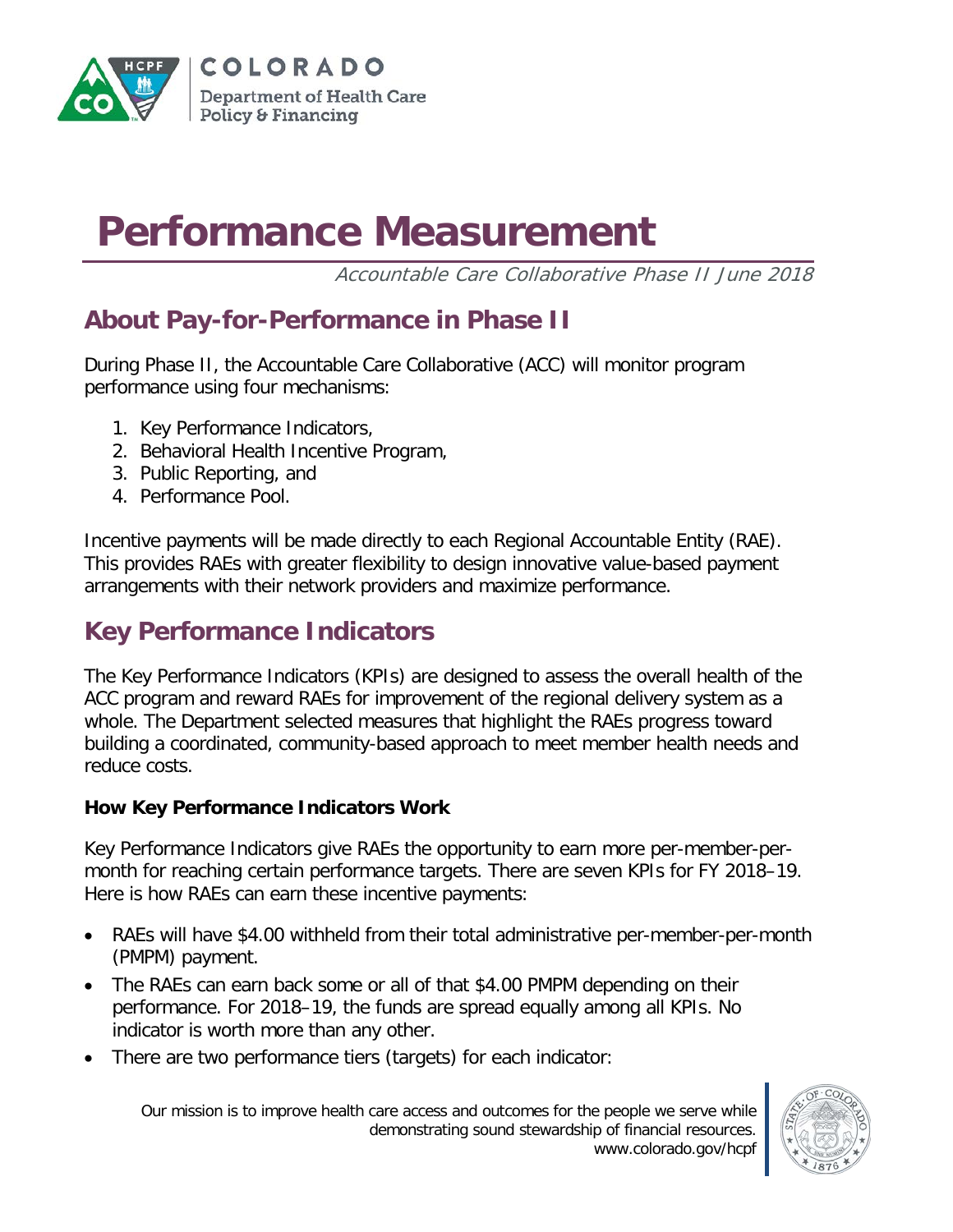- **Tier 1:** RAE may receive 75% of the incentive payment for a 1-5% improvement from the baseline year.
- **Tier 2:** RAE may receive 100% of the incentive payment for improvement of 5% or more from the baseline year.
- KPI performance will be evaluated using twelve rolling months of data and will be paid to the RAEs quarterly. Due to claims run-out and the time needed for analysis, incentive payments will be made two quarters after the performance period ends.

#### **Key Performance Indicators for FY 2018–19**

- **Potentially Avoidable Costs**: Compares a standard cost of an episode of care to actual costs
- **Emergency Department Visits**: Number of emergency department visits, per 1,000 members per year (PKPY) risk-adjusted
- **Behavioral Health Engagement**: Percent of members that access behavioral health services
- **Well Visits**: Percent of members who receive a well visit during the 12-month evaluation period
- **Prenatal Engagement**: Percent of deliveries where a woman received a prenatal care during pregnancy
- **Dental Visit**: Percent of members who received professional dental services
- **Health Neighborhood:** This KPI is comprised of two components that reflect connections and referrals between specialty care and primary care providers.

## **Performance Pool**

Unused KPI funds will go into a pool of funds available for additional performance measures or for participation in state and federal initiatives that align with the goals of the Accountable Care Collaborative.

# **Behavioral Health Incentive Program**

Regional Accountable Entities can earn up to 5% of their annual behavioral health capitation rate for reaching incentive goals.

#### **Performance Targets**

The behavioral health incentive measures are:

• **Engagement in Outpatient Substance Use Disorder (SUD) Treatment:** Percent of members with a new episode of substance use disorder who initiated outpatient treatment and who had two or more additional services for a primary